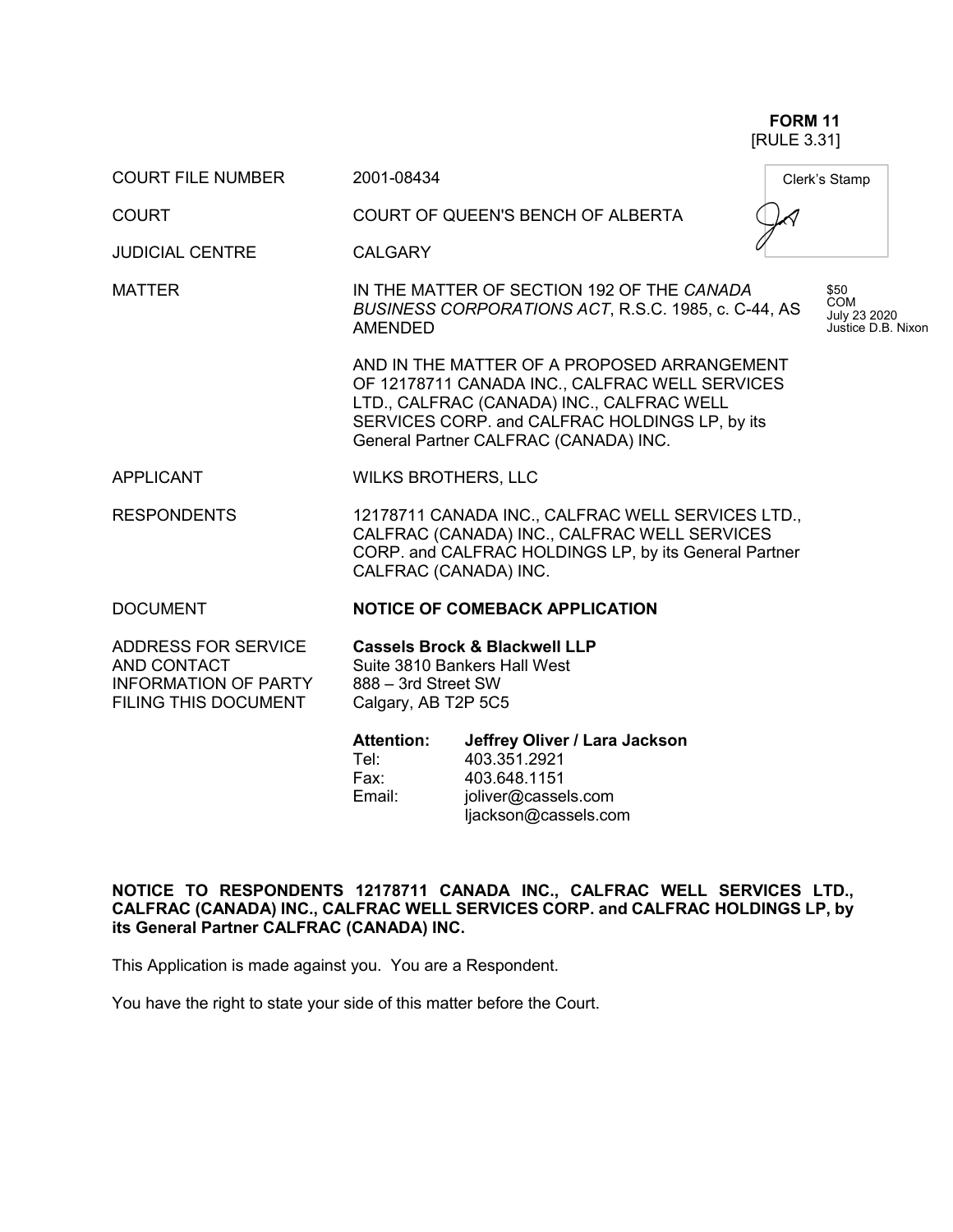To do so, you must be in Court when the Application is heard as shown below:

| Date:               | July 23, 2020                                                                     |
|---------------------|-----------------------------------------------------------------------------------|
| Time:               | 2:00 p.m.                                                                         |
| Where:              | <b>Calgary Courts Centre</b><br>601 - 5 Street S.W., Calgary, Alberta (Via Webex) |
| <b>Before Whom:</b> | The Honourable Mr. Justice D.B. Nixon                                             |

Go to the end of this document to see what else you can do and when you must do it.

### **Remedy claimed or sought:**

- 1. An Order to vary or amend paragraph 7 of the Preliminary Interim Order granted by the Honourable Mr. Justice D.B. Nixon on July 13, 2020, obtained by the Respondents on an *ex parte* basis (the "**Preliminary Interim Order**"), to remove the Second Lien Parties from the Stay Provision (as those terms are defined below);
- 2. Order(s) deeming service and notice good and sufficient on all interested parties and abridging the time for service to that actually given; or if necessary dispensing with service;
- 3. Costs on such basis as this Honourable Court may determine; and
- 4. Such further or other relief as this Honourable Court may deem just.

#### **Grounds for making this Application:**

- 5. Calfrac Well Services Ltd., Calfrac (Canada) Inc., Calfrac Well Services Corp. and Calfrac Holdings LP, by its general partner CCI and 122178711 Canada Inc. as a nominal "Arrangeco" ("**Calfrac Entities**") applied for and obtained the Preliminary Interim Order on an *ex parte* basis.
- 6. The Preliminary Interim Order created a preliminary stay of proceedings (the "**Stay Provision**") pursuant to section 192 of the *Canada Business Corporations Act*, RSC 1985, c. C-44 ("**CBCA**") as against, among others, the holders of the second lien secured notes of Calfrac Holdings LP (the "**Second Lien Noteholders**" and the "**Second Lien Notes**").
- 7. The Applicant, as the holder of the required majority of the Second Lien Notes (the "**Required Lenders**"), seeks to amend or vary the Stay Provision so that it does not apply to the Second Lien Noteholders or the Second Lien Notes Trustee (the "**Second Lien Parties**").
- 8. As the Preliminary Interim Order was obtained *ex parte*, this comeback application is a hearing *de novo*.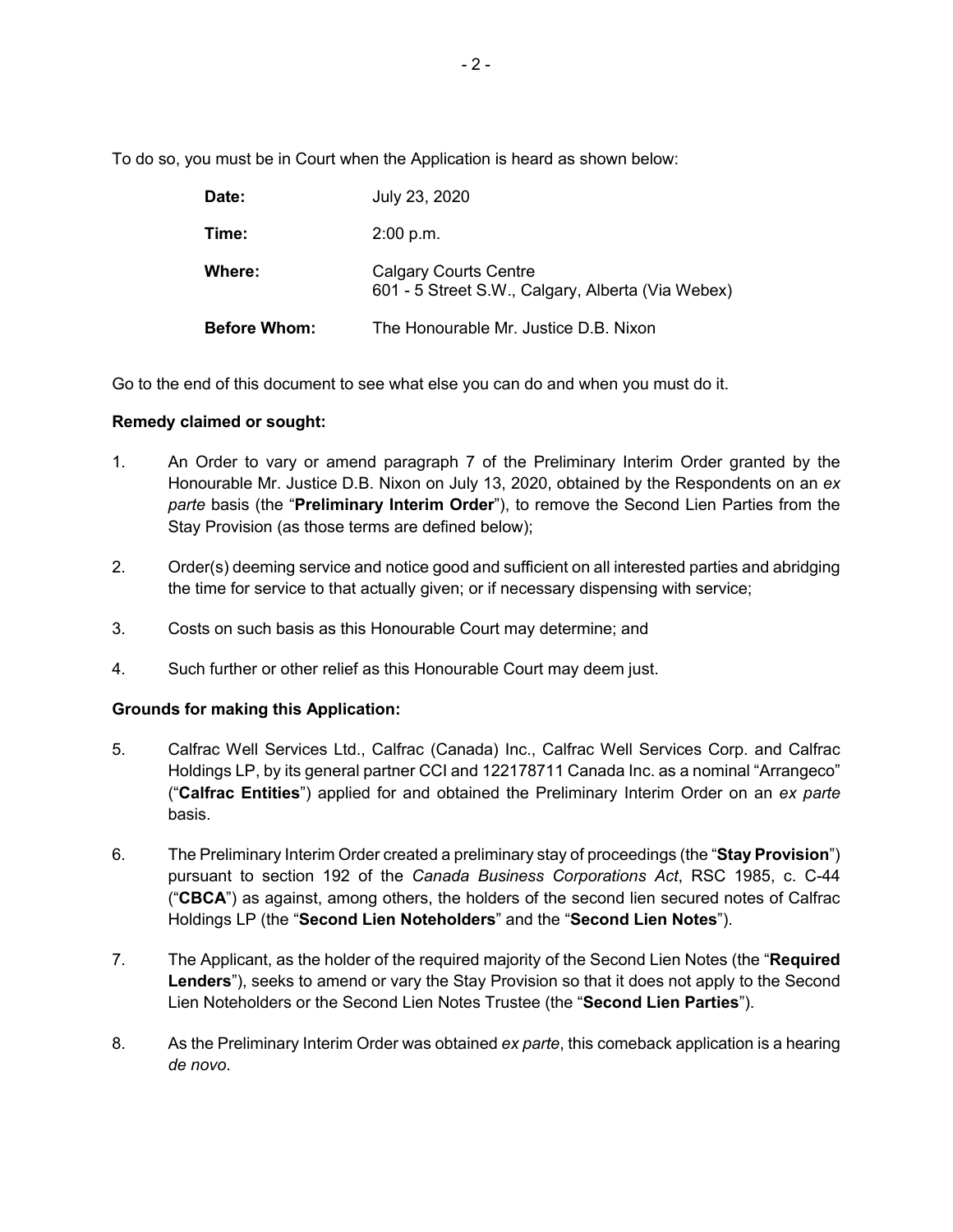- 9. The Calfrac Entities bear the onus on this comeback application to justify the current scope of the Stay Provision. The Calfrac Entities cannot discharge that onus in the circumstances as the Stay Provision substantially prejudices the Second Lien Parties as "third parties" to the Calfrac Entities' proposed arrangement (the "**Proposed Arrangement**") by interfering with their contractually bargained for rights. Conversely, removal of the Stay Provision against the Second Lien Parties does not prejudice the Calfrac Entities because the Second Lien Parties are subject to a 180 day standstill period on any enforcement actions.
- 10. Finally, the Stay Provision does not further the purpose of section 192 of the CBCA, since the Calfrac Entities are not pursuing a negotiated arrangement that is capable of final court approval. Given that the obligations under the Second Lien Notes have already accelerated by their terms and applicable law and are due and payable, the Calfrac Entities will not be able to successfully complete the Proposed Arrangement with a solvent emergent company, which is fatal to a plan of arrangement under the CBCA.
- 11. As a result, the Preliminary Interim Order should be amended or varied to remove the Stay Provision as against the Second Lien Parties.

### **Material or evi**d**ence to be relied on:**

- 12. The pleadings and proceedings herein;
- 13. The Affidavit of Sherry Nadeau, to be filed;
- 14. Transcript and Order Granting Emergency Provisional Relief, *In Re Calfrac Well Services Corp. et. al.*, Chapter 15 Case No. 20-33529 (DRJ) in the United States Bankruptcy Court for the Southern District of Texas, Houston Division (July 14, 2020); and
- 15. Such further and other material as counsel may advise and this Honourable Court may permit.

#### **Applicable rules:**

16. Rules 1.2, 1.3, 1.4, 6.11(f), 9.15 13.5 of the *Rules of Court* Alta. Reg. 124/10 as amended.

#### **Applicable Acts and regulations:**

17. *Canada Business Corporations Act* RSC 1985, c. C-44.

# **Any irregularity complained of or objection relied on:**

18. None.

# **How the Application is proposed to be heard or considered:**

19. By electronic hearing and videoconference.